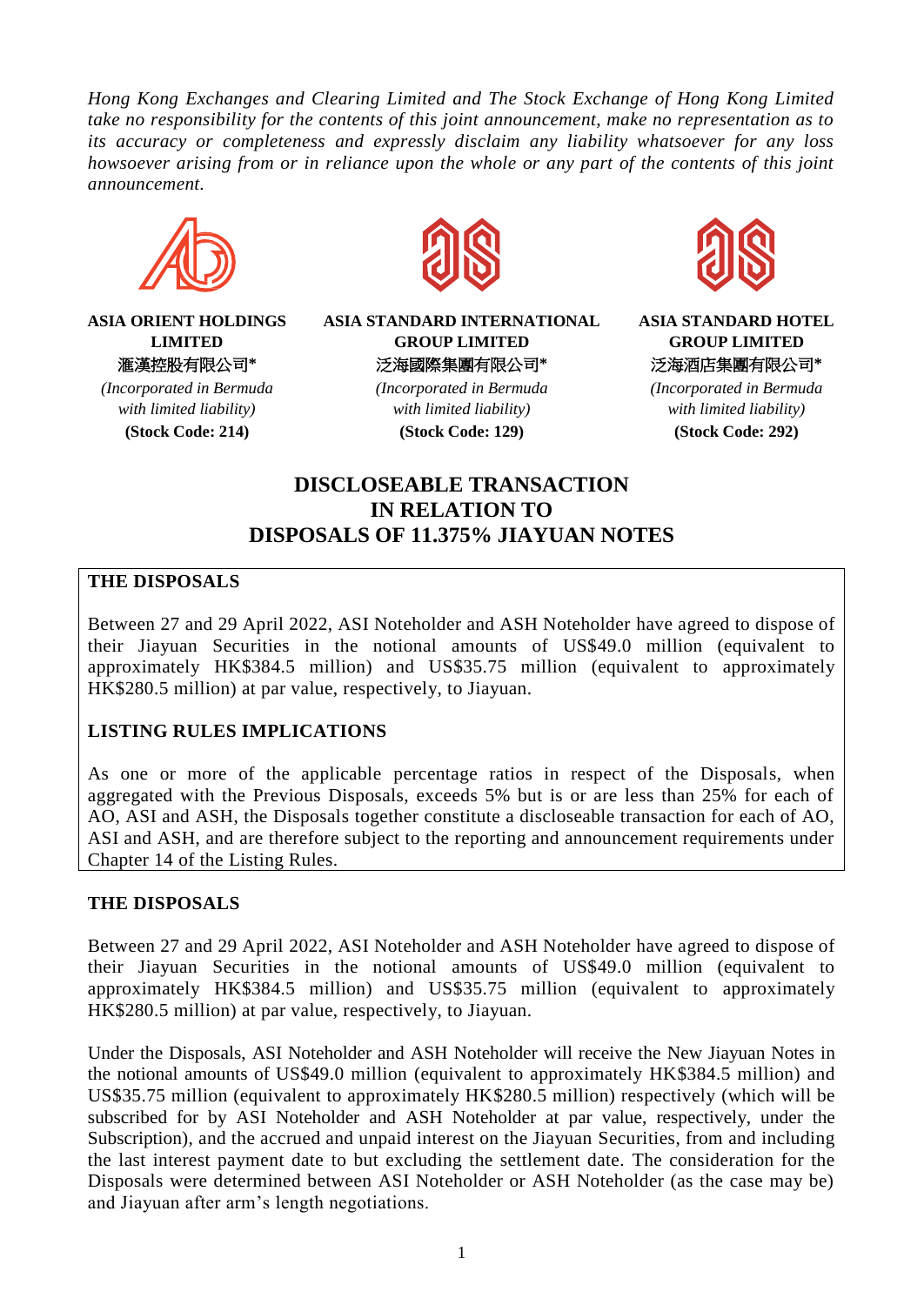As at 30 September 2021, the carrying value of the Jiayuan Securities disposed of by ASI Noteholder and ASH Noteholder under the Disposals were approximately HK\$376.9 million and HK\$274.9 million, respectively. The net profits (both before and after taxation) attributable to the Jiayuan Securities disposed of by ASI Noteholder and ASH Noteholder were approximately HK\$44.2 million and HK\$32.3 million, respectively, for the financial year ended 31 March 2021, and approximately HK\$46.5 million and HK\$33.9 million, respectively, for the financial year ended 31 March 2022.

As the consideration and the cost of the Jiayuan Securities are approximately the same, it is expected that there will be no material profit or loss to be recorded by ASI Group and ASH Group in the current financial year.

### **REASONS FOR THE DISPOSALS**

The Disposals form part of the investing activities of AO Group, ASI Group and ASH Group and were conducted in their ordinary and usual course of business. As part of their principal business, AO Group, ASI Group and ASH Group monitor the performance of their respective securities portfolios and make adjustments to them (with regard to the types and/or amounts of the securities held) from time to time.

Having considered the terms of the Disposals, AO Directors, ASI Directors and ASH Directors respectively are of the view that the terms thereof are fair and reasonable and the Disposals are in the interests of AO, ASI, ASH and their respective shareholders as a whole.

# **INFORMATION ON AO, ASI, ASH, ASI NOTEHOLDER AND ASH NOTEHOLDER**

AO is a limited liability company incorporated in Bermuda whose shares are listed on the Main Board.AO Group is principally engaged in property management, development and investment, hotel operations and securities investments.

ASI is a limited liability company incorporated in Bermuda whose shares are listed on the Main Board. ASI Group is principally engaged in investment and development of commercial, retail and residential properties and securities investments. Through ASH, ASI Group is also involved in hotel operations.

ASH is a limited liability company incorporated in Bermuda whose shares are listed on the Main Board. The principal activity of ASH is investment holding. The principal activities of the subsidiaries of ASH consist of holding and operating hotels, property development and securities investments.

ASI Noteholder is a company incorporated in the British Virgin Islands with limited liability and an indirect wholly-owned subsidiary of ASI. As at the date hereof, it is principally engaged in securities investments.

ASH Noteholder is a company incorporated in the British Virgin Islands with limited liability and an indirect wholly-owned subsidiary of ASH. As at the date hereof, it is principally engaged in securities investments.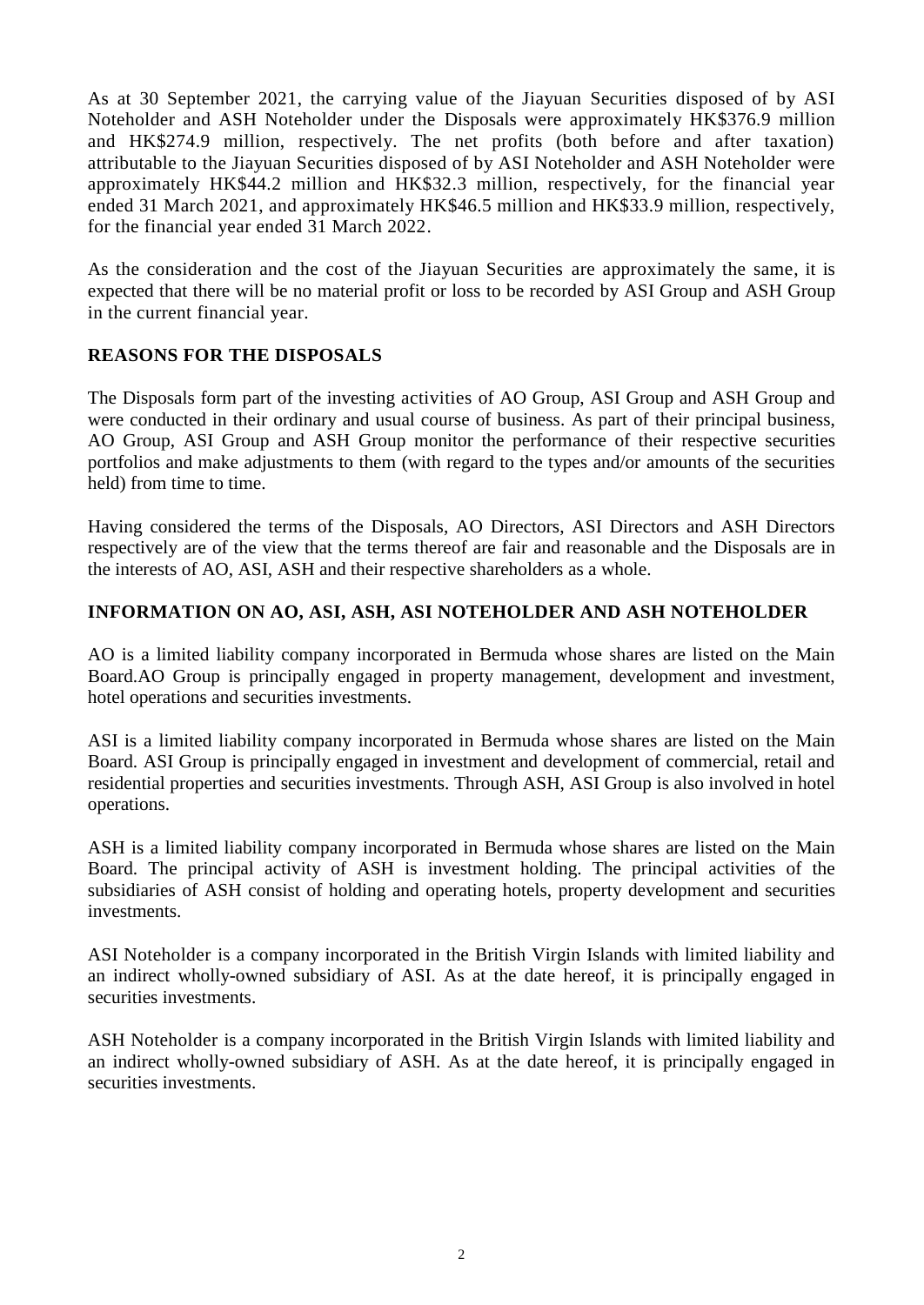## **INFORMATION ON JIAYUAN**

Jiayuan is engaged in investment holding and its subsidiaries are principally engaged in the property development, property investment and provision of property management services. Further information on Jiayuan is disclosed in the 2021 interim report of Jiayuan.

To the best of the knowledge, information and belief of AO Directors, ASI Directors and ASH Directors having made all reasonable enquiries (based on the information available to AO, ASI and ASH), Jiayuan and its ultimate beneficial owners are Independent Third Parties.

### **LISTING RULES IMPLICATIONS**

As one or more of the applicable percentage ratios in respect of the Disposals, when aggregated with the Previous Disposals, exceeds 5% but is or are less than 25% for each of AO, ASI and ASH, the Disposals together constitute a discloseable transaction for each of AO, ASI and ASH, and are therefore subject to the reporting and announcement requirements under Chapter 14 of the Listing Rules.

#### **DEFINITIONS**

Unless the context otherwise requires, the following terms have the following meanings in this joint announcement:

| "11.375% Jiayuan Notes" | the 11.375% senior secured notes due 2022 issued by Jiayuan on 2<br>May 2019 and 29 August 2019 with the maturity date on 2 May<br>2022                                                   |
|-------------------------|-------------------------------------------------------------------------------------------------------------------------------------------------------------------------------------------|
| "12% Jiayuan Notes"     | the 12% senior notes due 2022 issued by Jiayuan on 30 October<br>2020 with the maturity date on 30 October 2022                                                                           |
| "13.75% Jiayuan Notes"  | the 13.75% senior notes due 2022 issued by Jiayuan on 11 July<br>2019, 3 December 2019 and 24 February 2020 with the maturity<br>date on 11 March 2022                                    |
| " $AO"$                 | Asia Orient Holdings Limited (Stock Code: 214), an exempted<br>company incorporated in Bermuda with limited liability, the<br>issued shares of which are listed on the Main Board         |
| "AO Directors"          | the directors of AO, including the independent non-executive<br>directors                                                                                                                 |
| "AO Group"              | AO and its subsidiaries, including ASI Group and ASH Group                                                                                                                                |
| "ASH"                   | Asia Standard Hotel Group Limited (Stock Code: 292), an<br>exempted company incorporated in Bermuda with limited<br>liability, the issued shares of which are listed on the Main<br>Board |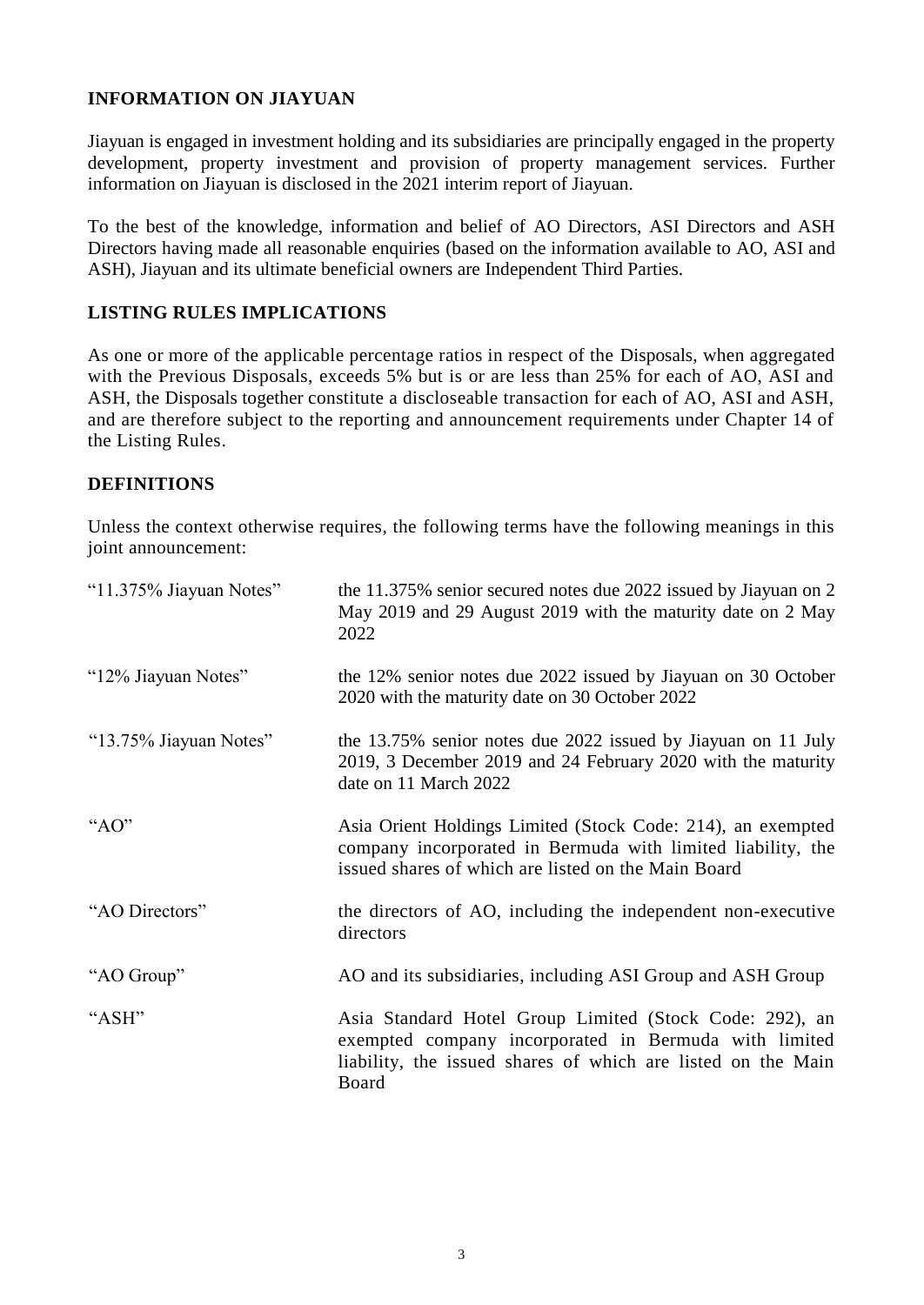| "ASH Directors"                       | the directors of ASH, including the independent non-executive<br>directors                                                                                                                                                         |
|---------------------------------------|------------------------------------------------------------------------------------------------------------------------------------------------------------------------------------------------------------------------------------|
| "ASH Group"                           | ASH and its subsidiaries                                                                                                                                                                                                           |
| "ASH Noteholder"                      | Greatime Limited, a company incorporated in the British<br>Virgin Islands with limited liability and an indirect wholly-<br>owned subsidiary of ASH                                                                                |
| "ASI"                                 | Asia Standard International Group Limited (Stock Code: 129),<br>an exempted company incorporated in Bermuda with limited<br>liability, the issued shares of which are listed on the Main<br>Board                                  |
| "ASI Directors"                       | the directors of ASI, including the independent non-executive<br>directors                                                                                                                                                         |
| "ASI Group"                           | ASI and its subsidiaries, including ASH Group                                                                                                                                                                                      |
| "ASI Noteholder"                      | Techfull Properties Corp., a company incorporated in the<br>British Virgin Islands with limited liability and an indirect<br>wholly-owned subsidiary of ASI                                                                        |
| "connected person(s)"                 | has the same meaning ascribed to it under the Listing Rules                                                                                                                                                                        |
| "Disposals"                           | the disposals of the Jiayuan Securities by ASI Noteholder and<br>ASH Noteholder between 27 and 29 April 2022, details of<br>which please refer to the paragraph<br>$\lq\lq$ THE<br>headed<br>DISPOSALS" of this joint announcement |
| "НК\$"                                | <b>Hong Kong Dollars</b>                                                                                                                                                                                                           |
| "Independent Third<br>Party $(ies)$ " | independent third party(ies), being person(s) or company(ies)<br>which is/are third party(ies) independent of AO, ASI and/or<br>ASH (as the case may be) and their respective connected<br>persons                                 |
| "Jiayuan"                             | Jiayuan International Group Limited (Stock Code: 2768), an<br>exempted company incorporated under the laws of the Cayman<br>Islands with limited liability, the issued shares of which are<br>listed on the Main Board             |
| "Jiayuan Notes"                       | the 11.375% Jiayuan Notes, 12% Jiayuan Notes and/or 13.75%<br>Jiayuan Notes (as the case may be)                                                                                                                                   |
| "Jiayuan Securities"                  | the 11.375% Jiayuan Notes disposed of by ASI Noteholder<br>and/or ASH Noteholder under the Disposals                                                                                                                               |
| "Listing Rules"                       | the Rules Governing the Listing of Securities on the Stock<br>Exchange                                                                                                                                                             |
| "Main Board"                          | the Main Board of the Stock Exchange                                                                                                                                                                                               |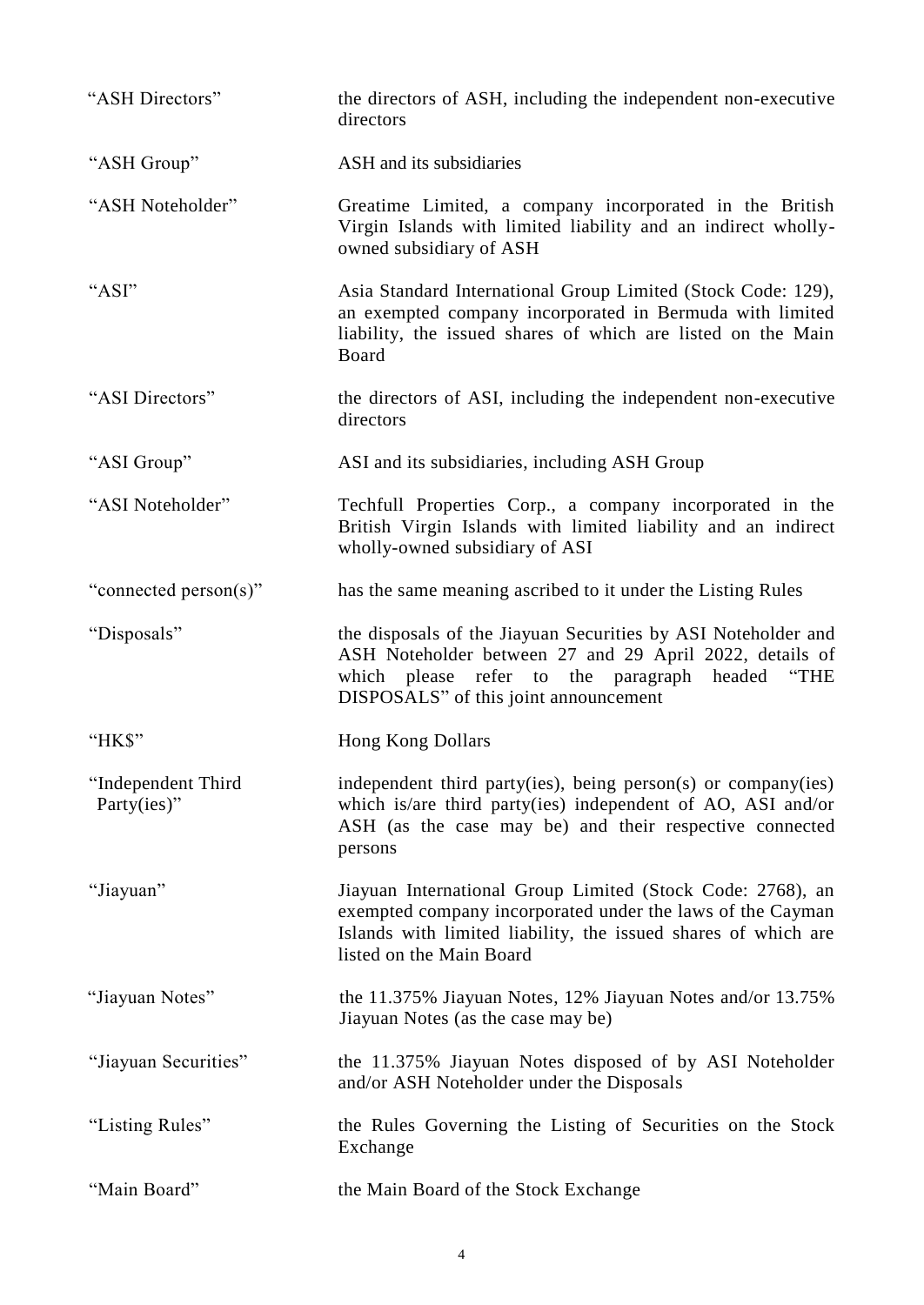| "New Jiayuan Notes"   | the 11.375% senior secured notes due 2022 issued by Jiayuan on<br>29 April 2022 with the maturity date on 29 October 2022,<br>which (e.g. coupon<br>of<br>principal<br>terms<br>rate,<br>ranking,<br>redemption/repurchase rights, listing, transferability)<br>are<br>substantially similar to the Jiayuan Securities disposed of by ASI<br>Noteholder and ASH Noteholder under the Disposals                                                                                     |
|-----------------------|------------------------------------------------------------------------------------------------------------------------------------------------------------------------------------------------------------------------------------------------------------------------------------------------------------------------------------------------------------------------------------------------------------------------------------------------------------------------------------|
| "percentage ratio(s)" | has the same meaning ascribed to it under the Listing Rules                                                                                                                                                                                                                                                                                                                                                                                                                        |
| "Previous Disposals"  | as the case may be and on a non-consolidated and standalone<br>basis, the previous disposals of the Jiayuan Notes over the past 12<br>months by AO Group, ASI Group and ASH Group in the<br>aggregate notional amounts of US\$20.5 million (equivalent to<br>approximately HK\$160.9 million), approximately US\$0.6 million<br>(equivalent to approximately HK\$4.7 million) and approximately<br>US\$2.5 million (equivalent to approximately HK\$19.6 million),<br>respectively |
| "Stock Exchange"      | The Stock Exchange of Hong Kong Limited                                                                                                                                                                                                                                                                                                                                                                                                                                            |
| "Subscription"        | the subscription for the New Jiayuan Notes by ASI Noteholder<br>in the notional amount of US\$49.0 million and/or by ASH<br>Noteholder in the notional amount of US\$35.75 million, which<br>will be settled by the Jiayuan Securities in the same notional<br>amounts respectively held and disposed of by ASI Noteholder<br>and ASH Noteholder to Jiayuan, and all of the applicable<br>percentage ratios in respect of which are below 5%                                       |
| "US\$"                | <b>United States Dollars</b>                                                                                                                                                                                                                                                                                                                                                                                                                                                       |
| $\frac{1}{100}$       | per cent                                                                                                                                                                                                                                                                                                                                                                                                                                                                           |

*This joint announcement contains translations of certain US\$ amounts into HK\$ at the approximate exchange rates at the time of the relevant transactions to which they apply. Such conversion rates are for illustration purpose only and should not be construed as a representation that the amounts in question have been, could have been or could be converted at any particular rate or at all.* 

By Order of the Board of **Asia Orient Holdings Limited Fung Siu To, Clement** *Chairman*

By Order of the Board of **Asia Standard International Group Limited Fung Siu To, Clement** *Chairman*

By Order of the Board of **Asia Standard Hotel Group Limited Lim Yin Cheng** *Deputy Chairman and Chief Executive*

Hong Kong, 3 May 2022